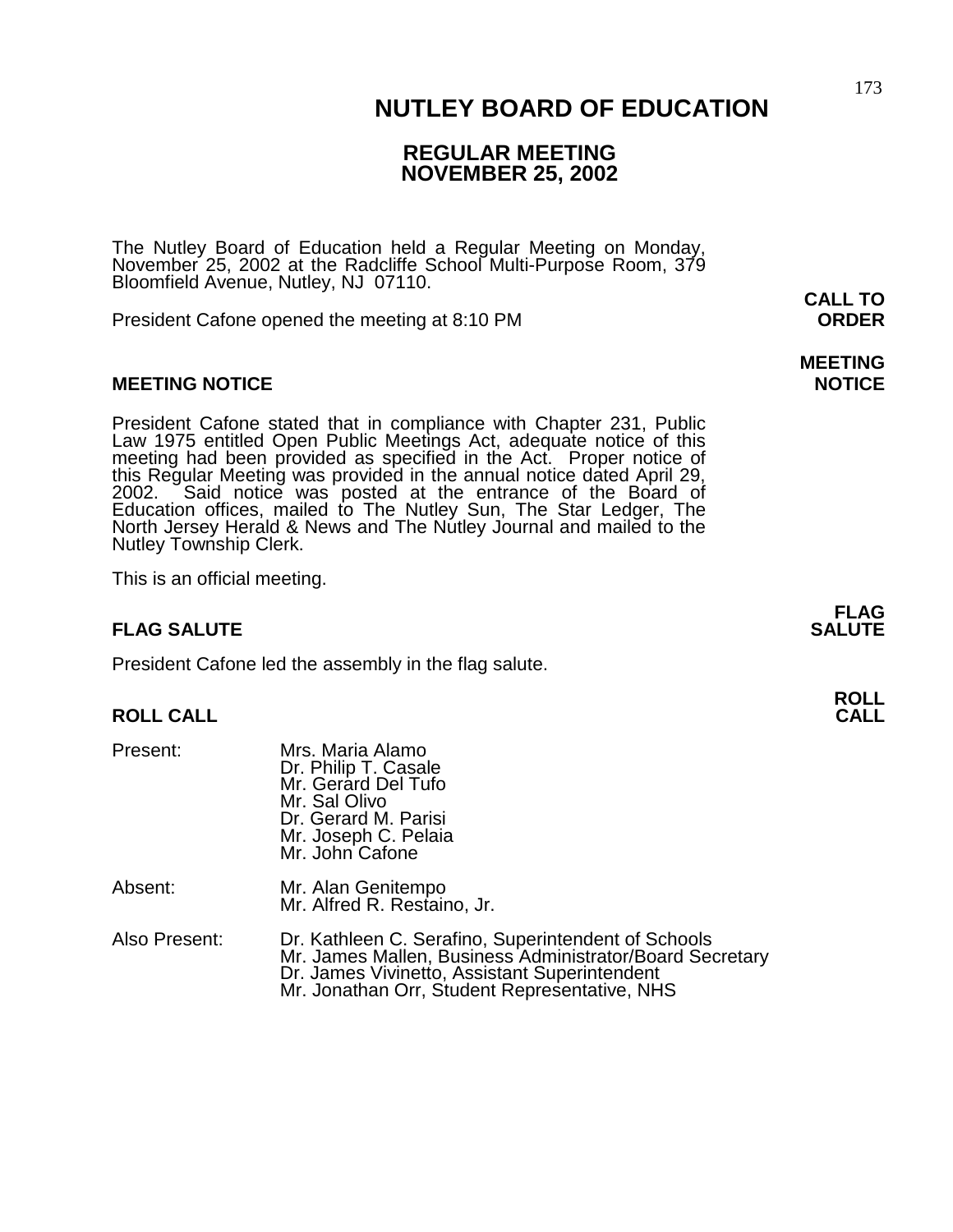#### **SPECIAL ORDER OF BUSINESS SPECIAL ORDER**

Superintendent Serafino introduced John Vitkovsky, Music Coordinator, who presented a 2002 All State Chorus Music Award to Larissa Lovejoy - Soprano (Senior).

Joseph Zarra, Nutley High School Principal, presented Superintendent Serafino and members of the Board of Education a plaque from New Jersey Monthly Magazine regarding Nutley High School as one of the top 75 public high schools in New Jersey.

## **APPROVAL OF MINUTES APPROVE**

**BE IT RESOLVED that the Board of Education approves the** minutes of the Conference and Closed Executive Session meetings of November 11, 2002, the Regular, Conference and Closed Executive Session meetings of October 28, 2002 and the Conference and Closed Executive Session meeting of October 21, 2002.

Trustee Parisi moved, Trustee Alamo seconded and the Board approved by roll call vote the motion to approve the meeting minutes.

#### **CORRESPONDENCE CORRESPONDENCE**

Mr. Mallen presented and read the following correspondence:

A thank-you note from Sophie Caprio for the Board's expression of sympathy on the passing of her father.

A thank-you note from Gloria Dorfman for the Board's expression of sympathy on the passing of her mother.

A variance notice regarding property at 53 Passaic Avenue being 200 feet within school property.

A variance notice regarding property at 54 Margaret Avenue being 200 feet within school property.

#### **SUPERINTENDENT'S REPORT SUPT'S REPORT A**

Dr. Serafino presented the Superintendent's Report dated November 25, 2002, Schedule A, which is appended to the minutes of this meeting. **BOARD BOARD** 

#### **BOARD SECRETARY'S REPORT**

Board Secretary Mallen acknowledged that the Trustees would act upon the acceptance of the school district Audit Report for the 2001/02 school year. He stated that the report reflected positively upon the practices and procedures of the Nutley school district and commended its employees for their conscientious efforts.

# **OF BUSINESS**

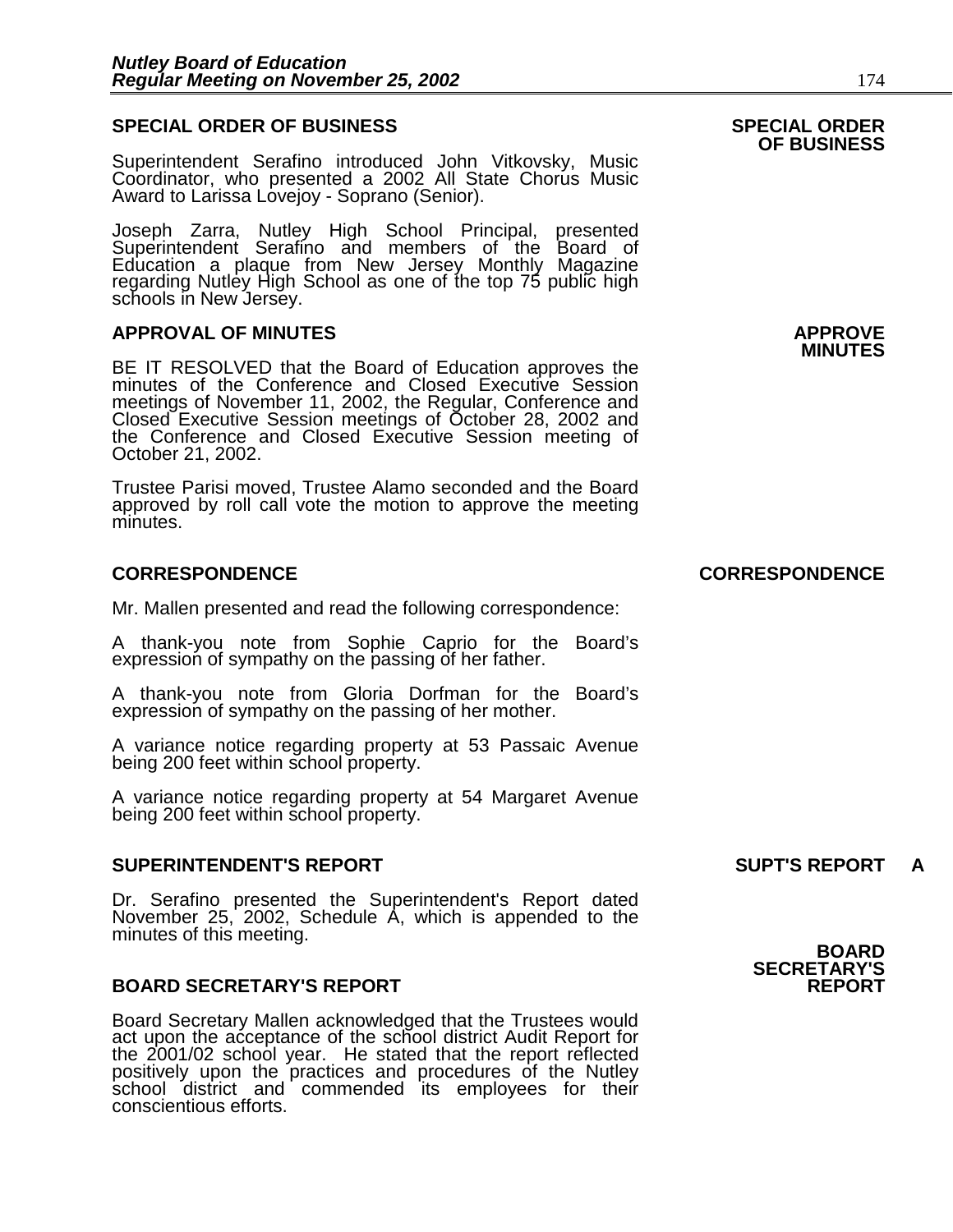## **HEARING OF CITIZENS (Resolutions Only) HEARING OF CITIZENS**

Resident Sera Shuster raised questions regarding certain items on the bill list and expressed her displeasure with the information provided.

Resident Steven Picciano asked about the outcome of the algebra review for grade 7.

President Cafone and Dr. Serafino responded where appropriate.

### **SUPERINTENDENT'S RESOLUTIONS SUPT'S**

Trustee Alamo moved and Trustee Parisi seconded a motion that the Board approve the Superintendent's Resolutions numbers 1 through 10 as listed below.

Trustee Pelaia moved and Trustee Casale seconded a motion to amend resolution #2 - Appointment Professional Staff - Michael McQuade revising the starting date from October 17, 2002 to September 1, 2002 and deleting the word pro-rated.

The resolutions, as amended, were unanimously approved by roll call vote as follows: Ayes 7, Noes 0.

#### 1. RESCIND APPOINTMENT - Athletics

BE IT RESOLVED that the Board of Education approves the rescinding of the resolution approved at the June 25, 2002 Board meeting, appointing Mr. Frank Zintl as head rifle coach for the 2002-03 school year.

#### 2. **APPOINTMENT – Professional Staff**

BE IT RESOLVED that the Board of Education approves the appointment of Mr. Michael McQuade as teacher for the 2002- 03 school year, effective September 1, 2002 at the annual salary of \$37,755, B.A.-6, in accordance with the 2002-03 Teachers' Salary Guide.

#### **3. APPOINTMENT – Percussion Instructor**

BE IT RESOLVED that the Board of Education approves the appointment of Mr. Quinn Blanford as percussion instructor for the 2002-03 school year, at the salary of \$900.

#### **4. APPOINTMENTS – Teacher Substitutes**

BE IT RESOLVED that the Board of Education approves the appointments of the teacher substitutes listed on the attached Schedule B dated November 25, 2002 for the 2002-03 school year.

**RESOLUTIONS** 

AMEND<br>PROF. STAFF

**APPOINT INSTRUCTOR** 

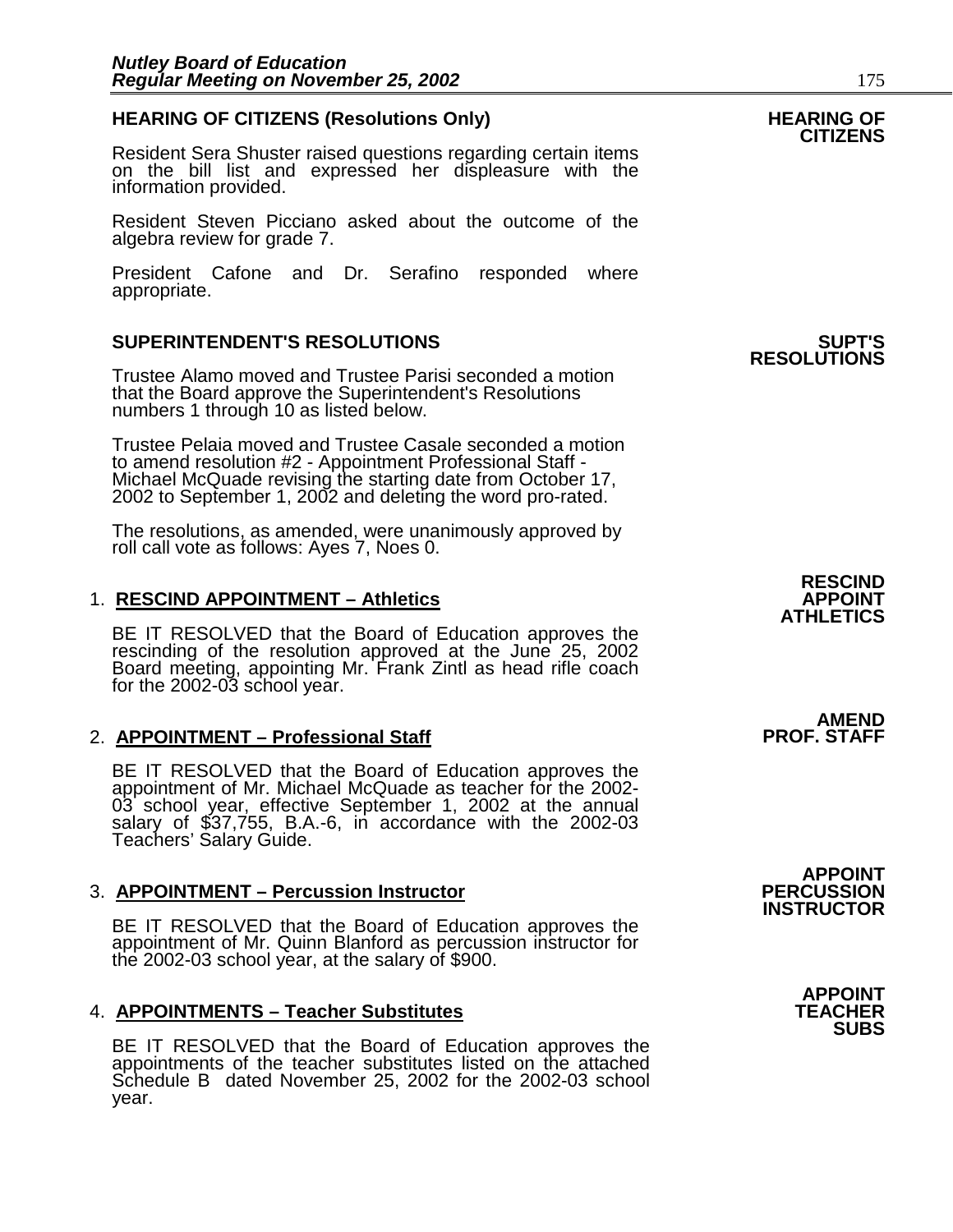### **5. APPOINTMENT- Substitutes**

BE IT RESOLVED that the Board of Education approves the following substitutes for the 2002-03 school year:

**Cafeteria** 

Barbara Bartell

School Aide/Bus Aide

Darlene Giliberti

School Aide

Dianna Juhrden Kathleen Pastena

School Aide/Custodial

Maryann Marks

Secretarial/School Aide

Jennie Siciliano

### 6. **EXTRA COMPENSATION**

BE IT RESOLVED that the Board of Education approves the following personnel be paid extra compensation in the amounts indicated for services rendered:

#### **ALGEBRA REVIEW – Grade 7 – October 19, 2002**

| Jennifer Ambrose            | \$138.56 |
|-----------------------------|----------|
| Toby D'Ambola               | 186.52   |
| Nancy Foglio<br>Gina Masino | 138.56   |
|                             | 138.56   |
| <b>Beverly Masullo</b>      | 138.56   |
| Nancy Szura                 | 138.56   |

## **ART CURRICULUM REVIEW – K-8 October 19, 2002**

| Robyn Burns                 | \$138.56 |
|-----------------------------|----------|
| Dawn Goldberg               | 138.56   |
| <b>Hillary Hill Trovato</b> | 138.56   |
| Anne Laudadio               | 138.56   |
| Lisa Maniscalco             | 138.56   |
| Mary Pagana                 | 180.16   |

# **APPOINT**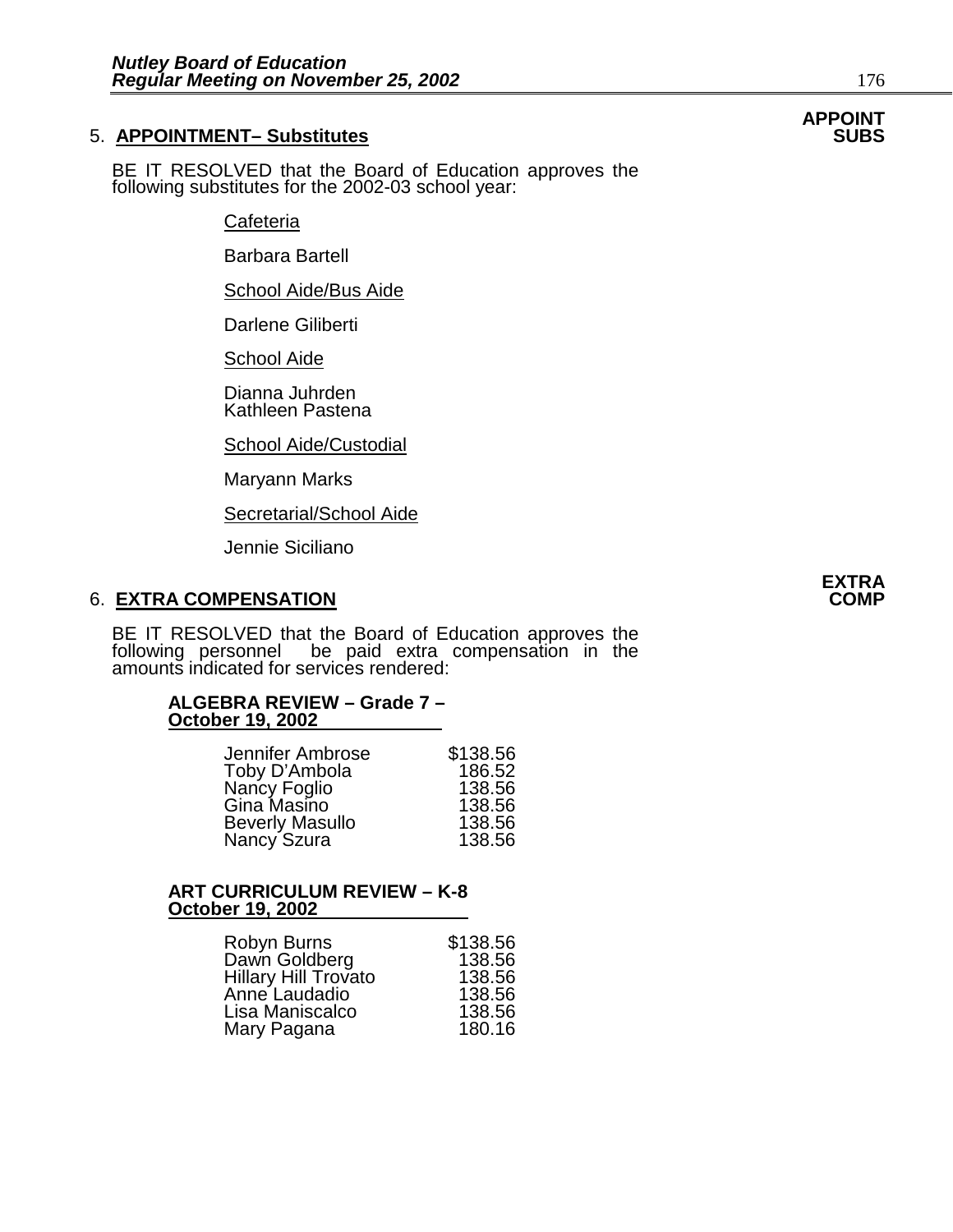#### **BASIC SKILLS CURRICULUM DEVELOPMENT – Grades 7-12 – October 19, 2002**

| <b>Patrick Gabriele</b> | \$138.56 |
|-------------------------|----------|
| Nicole Groninger        | 138.56   |
| Jolinda Griwert         | 138.56   |
| <b>Walter King</b>      | 138.56   |
| Marilyn Testa           | 180.16   |
| Patricia Trainor        | 138.56   |

#### **ESL CURRICULUM REVIEW – Grades K-12 - October 19, 2002**

| Juanita Boutin          | \$138.56 |
|-------------------------|----------|
| <b>Kathleen Cullity</b> | 138.56   |
| Donna Ellis             | 138.56   |

#### **MATHEMATICS - LINCOLN SCHOOL - GRADES 1-4 October 19, 2002**

| Grayce Berk                                         | \$138.56         |
|-----------------------------------------------------|------------------|
| Dana Capaccio<br>Kelli Cerniglia<br>Amelia Cerisano | 138.56<br>138.56 |
|                                                     | 138.56           |
| <b>Dolores Contreras</b>                            | 138.56           |
| <b>Richard Dalli</b>                                | 138.56           |
| Rachel Daly                                         | 138.56           |
| Theresa DeLitta                                     | 138.56           |
| Jennifer Farro<br>Danielle Ferraro                  | 138.56<br>138.56 |
| <b>Kenneth Ferriol</b>                              | 138.56           |
| Antoinette Frannicola                               | 138.56           |
| <b>Patricia Griffin</b>                             | 138.56           |
| <b>Carol Gurney</b>                                 | 138.56           |
| Valerie Martín                                      | 138.56           |
| <b>Florence Meyers</b><br>Lorraine Milunaitis       | 138.56<br>138.56 |
| Christina Osieja                                    | 138.56           |
| Debra Parigi                                        | 138.56           |
| <b>Bernice Paschal</b>                              | 138.56           |
| Lorraine Rubinstein                                 | 138.56           |
| Bernadette Santoriello                              | 138.56           |
| Lynn Sorrentino                                     | 138.56           |
| Olga Suter                                          | 138.56           |
| Kristen Torjussen                                   | 138.56           |

#### **MUSIC CURRICULUM – GRADES K-12 October 19, 2002**

| Carol Bender      | \$138.56 |
|-------------------|----------|
| Annemarie Carollo | 138.56   |
| Dennis McPartland | 138.56   |
| Julianne Philp    | 138.56   |
| John Vitkovsky    | 186.52   |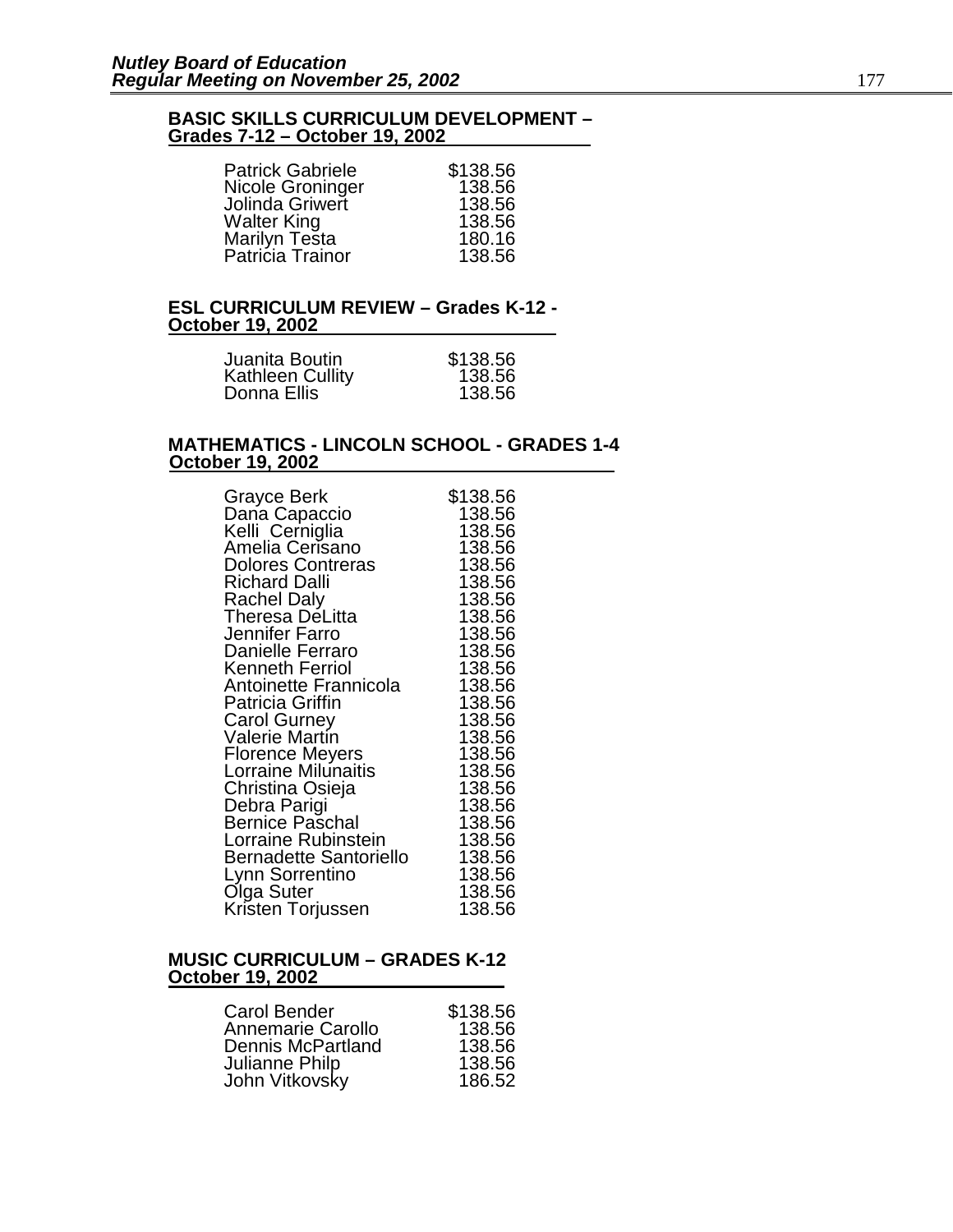#### **SCIENCE CURRICULUM – GRADES – 9-12 – October 1, 8, 15, 22 and 29, 2002**

| Kent Bania             | \$346.40 |
|------------------------|----------|
| Lawrence Jinks         | 373.04   |
| Paula Kasner           | 277.12   |
| <b>Scott Kindler</b>   | 346.40   |
| Eleni Koukoularis      | 346.40   |
| <b>Steven Starrick</b> | 346.40   |
| Joseph Tagliareni      | 346.40   |

#### **ZERO PERIOD BASIS SKILLS CLASSES - Month of October, 2002**

| Leann Martin   | \$120.00 |
|----------------|----------|
| David Sorensen | 160.00   |

#### **HEALTH DYNAMICS CLASSES - Month of October, 2002**

Rose Cioffi **\$250.00** 

#### **PAYMENT FOR CONDUCTING APPLEWORKS/ INTERNET WORKSHOPS – October 15, 17, 22, 24 and 29, 2002**

Christina Osieja  $$675.60$ 

#### **PAYMENT FOR ADMINISTERING PSAT – October 19, 2002**

| George Ackerman<br>Elinor Alboum  | \$103.92<br>103.92 |
|-----------------------------------|--------------------|
| Susan Ames<br>Robin DeLorenzo     | 103.92<br>103.92   |
| Michele Ferdinando                | 45.00              |
| Jenifer Hecht                     | 103.92             |
| Paula Kasner                      | 103.92             |
| Michael Kearney                   | 103.92             |
| <b>Scott Kindler</b>              | 103.92             |
| Anne Marie Kowalski               | 103.92             |
| Leann Martin                      | 103.92             |
| Genevieve McCutcheon              | 45.00              |
| <b>Brian McGinley</b>             | 103.92<br>103.92   |
| <b>Kelly McNish</b><br>Linda Pote | 103.92             |
| Linda Orr                         | 45.00              |
| Gerald Ryan                       | 103.92             |
| Dennis Sasso                      | 103.92             |
| Patricia Sloan                    | 138.56             |
| <b>Anne Starace</b>               | 233.15             |
| John Suffren                      | 103.92             |
| Lisa Vallo                        | 103.92             |
| Denis Williams                    | 103.92             |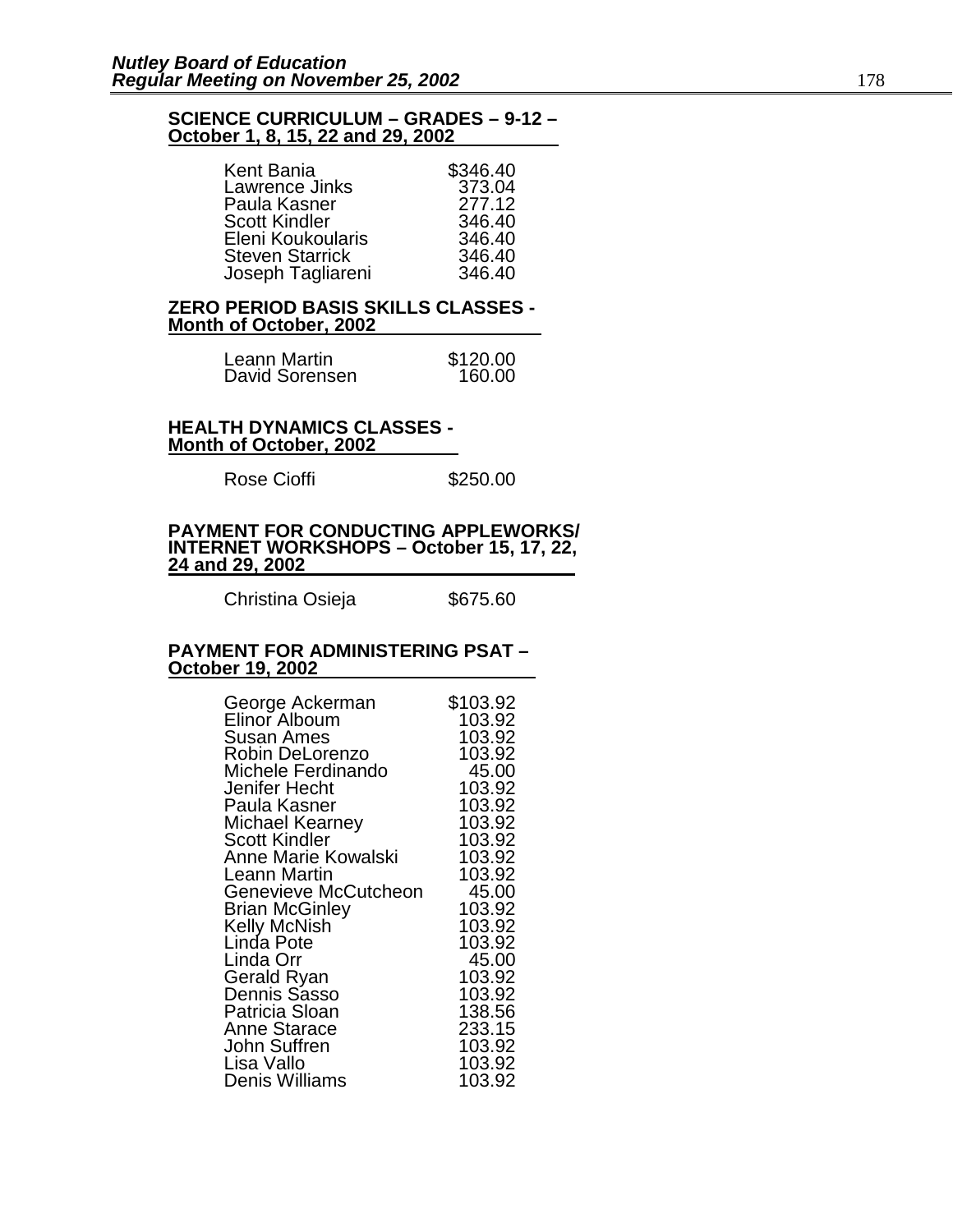#### **PAYMENT FOR CONDUCTING THE SAT REVIEW CLASSES – October 8, 10, 15, 17, 22, 24, 29 and 31, 2002**

| Jennifer Hecht | \$831.36 |
|----------------|----------|
| Leann Martin   | 831.36   |

### **CENTRAL DETENTION COVERAGE – October, 2002**

#### **High School**

| Anne Marie Kowalski | \$262.78 |
|---------------------|----------|
| John Suffren        | 75.08    |
| Lisa Vallo          | 75.08    |

### Franklin School

| Joseph Cappello   | 168.93 |
|-------------------|--------|
| Louis Manganiello | 18.77  |
| LuAnn Zullo       | 168.93 |

#### **SATURDAY MORNING SUSPENSIONS – October, 2002**

#### High School

| Anne Marie Kowalski | \$235.35 |
|---------------------|----------|
| <b>Eric Puzio</b>   | 156.90   |

Franklin School

| Joseph Cappello | 156.90 |
|-----------------|--------|
| Becky Pandolfi  | 78.45  |

#### 7. **SPECIAL CLASS PLACEMENT - Educationally CLASS Disabled Student Contract Contract Contract Contract Contract PLACEMENT**

BE IT RESOLVED that the Board of Education authorizes the attendance of a student in out-of-district Special Education classes for the 2002-03 school year as follows:

| School                               | No. of | Students Classification Date | Effective | Tuition             |
|--------------------------------------|--------|------------------------------|-----------|---------------------|
| Holmstead<br>School<br>Ridgewood, NJ |        | FD.                          |           | 11/1/02 \$23,846.06 |

### 8. **APPOINTMENT - BOE Extended Day Program**

BE IT RESOLVED that the Board of Education approves the appointment of the School Age Extended Day Program employee, listed below, for the 2002-03 school year at the salary indicated:

**APPOINT DAY**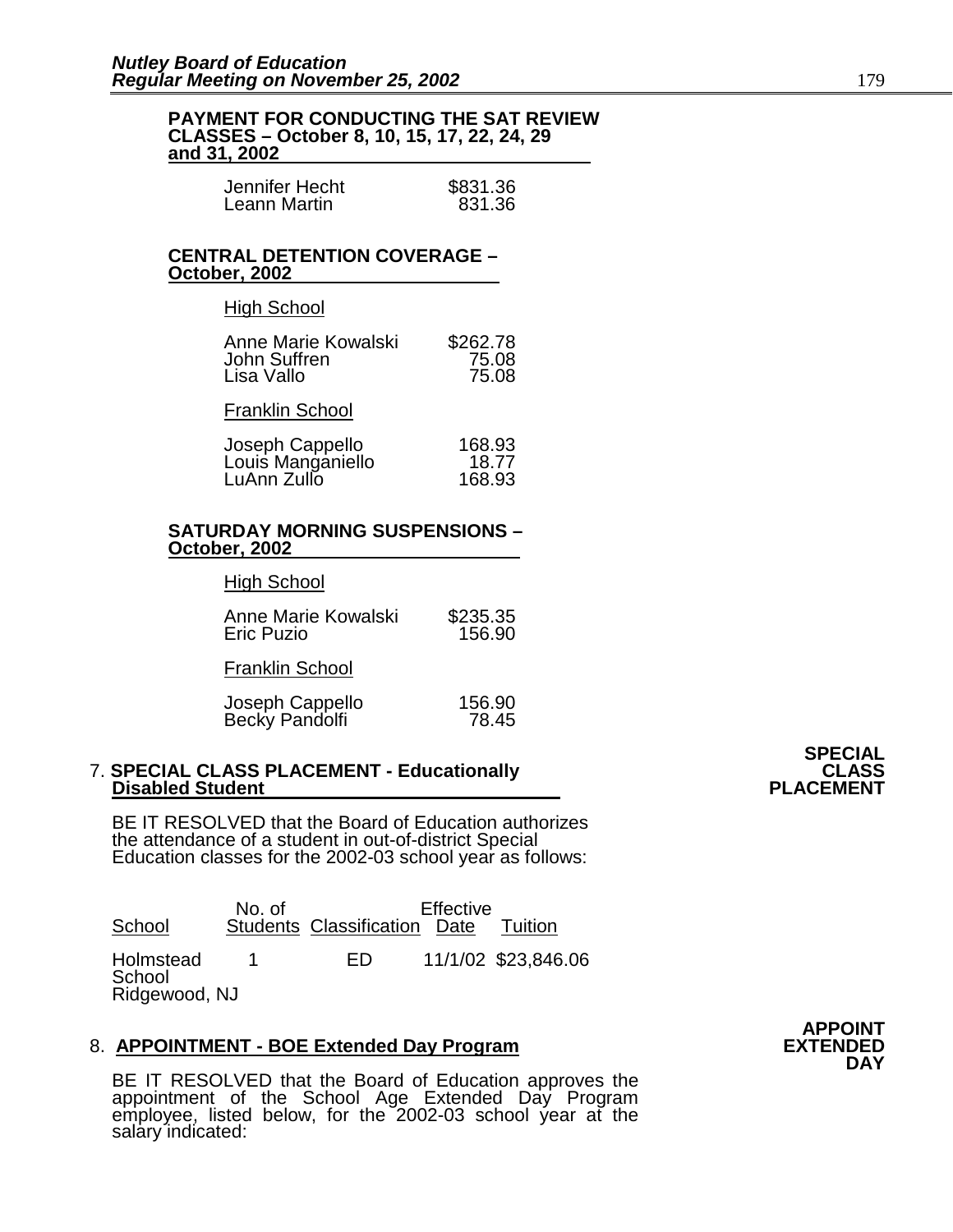Substitute Child Care Aide Hourly Rate

Celeste De Cotiis  $$10.00$ 

## 9. **APPROVAL OF STIPEND - CUSTODIANS**

BE IT RESOLVED that the Board of Education approves the following employees receive a confined space stipend of \$300, pro-rated, effective November 1, 2002 in accordance with the 2002-03 Buildings and Grounds Employees Salary Guide.

Name

Dennis DeLorenzo

Steven Farese

Nikola Markovic

#### **10. APPOINTMENT - Athletic**

BE IT RESOLVED that the Board of Education approves the appointment of Mr. Patrick Algieri as assistant wrestling coach for the 2002-03 school year, at the salary of \$4,505 Step 3, in accordance with the 2002-03 Athletic Salary Guide.

#### **BOARD SECRETARY'S RESOLUTIONS SECRETARY'S**

Trustee Del Tufo moved and Trustee Pelaia seconded a motion that the Board approve the Board Secretary's Resolutions numbers 1 through 10 as listed below. The resolutions were unanimously approved by roll call vote as follows: Ayes 7, Noes 0.

## 1. **BILLS AND MANDATORY PAYMENTS PAYMENTS**

BE IT RESOLVED that the Board of Education approves the payment of bills and mandatory payments dated November 25, 2002 in the total amount of \$4,224,654.94 (Appendix A).

# 2. **REQUESTS FOR USE OF SCHOOL BUILDINGS AND USE OF BLDGS B**

BE IT RESOLVED that the Board of Education approves the requests for the use of school buildings and grounds (Appendix B), that conform to the rules and regulations set by the Board of Education.

## 3. **TRANSFER SCHEDULE TRANSFER C SCHEDULE**

BE IT RESOLVED that the Board of Education approves, in compliance with N.J.A.C. 9:20-2, the transfers in the 2002-03

**APPROVE CUSTODIANS** 

**APPOINT** 

 **BOARD RESOLUTIONS** 

 **BOARD MANDATORY A** 

# **GROUNDS AND GROUNDS**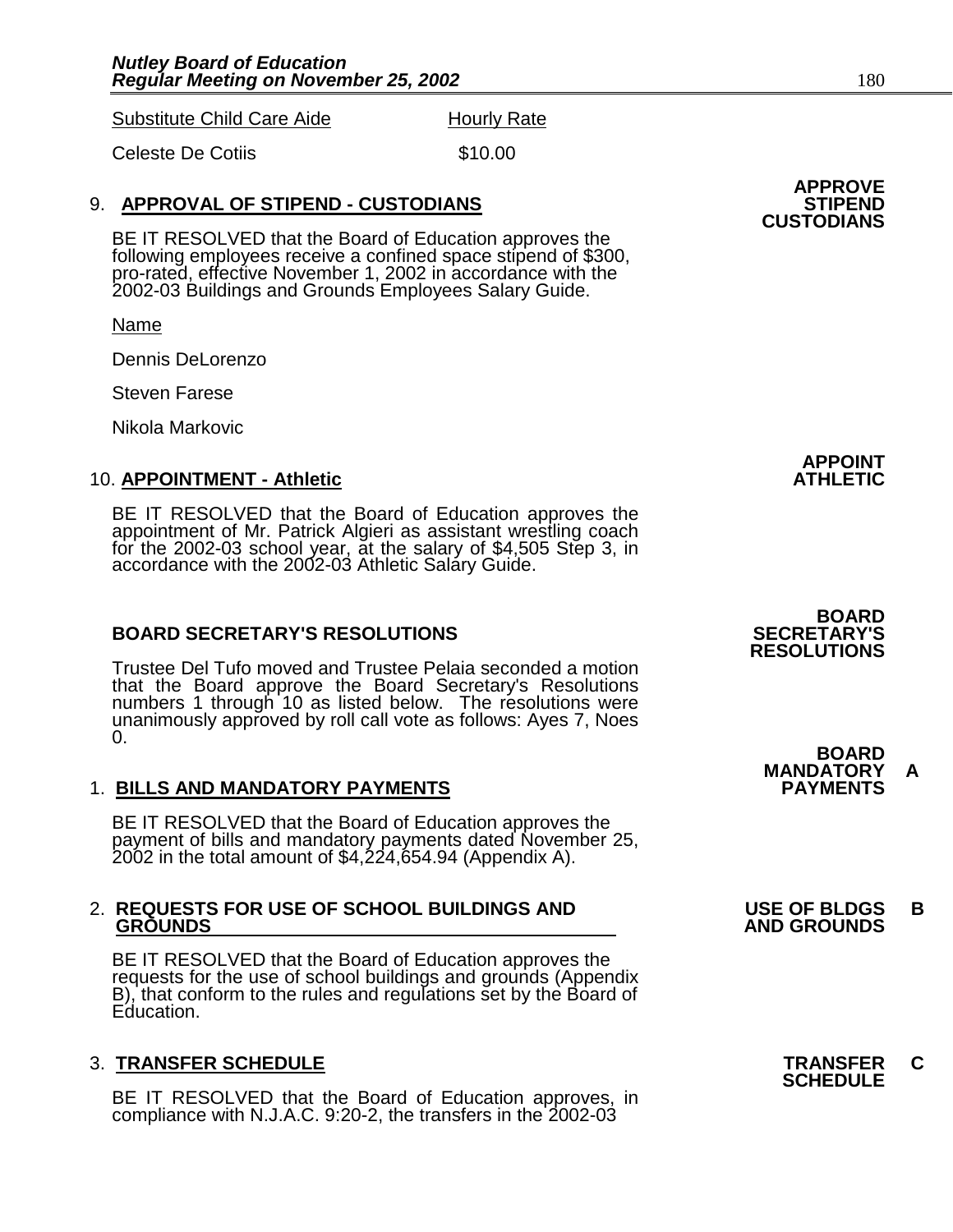budget per Transfer Schedule #4 dated November 25, 2002 in the amount of \$31,045 as appended (Appendix C). **ANNUAL ANNUAL** 

#### 4. **COMPREHENSIVE ANNUAL FINANCIAL REPORT/AUDIT REPORT/AUDIT**

WHEREAS, the district has prepared the Comprehensive Annual Financial Report for the 2001-02 school year, and

WHEREAS, the audit of the financial records of the school district for the 2001-02 school year has been made, according to the requirements of Title 18A, by the firm of Lerch, Vinci & Higgins, and

WHEREAS, copies of a synopsis of this audit have been made available to the public,

NOW, THEREFORE, BE IT RESOLVED, That the Board of Education accepts the 2001-02 Comprehensive Annual Financial Report and the report of the independent auditors, which includes the audit recommendations which were read aloud and discussed at the public board meeting of November 11, 2002, and

BE IT FURTHER RESOLVED, That the Board approves the Corrective Action Plan as per (Appendix D) responding to the recommendations of the auditor and that a copy of the Corrective Action Plan be submitted, as required, to the County Superintendent of Schools.

#### **5. SUBMISSION OF COMPREHENSIVE MAINTENANCE PLAN**

WHEREAS, the Department of Education requires New Jersey School Districts to submit three-year maintenance plans documenting "required" maintenance activities for each of its public school facilities, and

WHEREAS, the required maintenance activities as listed in the attached document for the various school facilities of the Nutley Public Schools are consistent with these requirements, and

WHEREAS, all past and planned activities are reasonable to keep school facilities open and safe for the use or in their original condition and to keep their system warranties valid,

NOW THEREFORE BE IT RESOLVED, that the Nutley Board of Education hereby authorizes the School Business<br>Administrator to submit the attached (Appendix E) Administrator to submit the attached (Appendix E)<br>Comprehensive Maintenance Plan for the Nutley Public Comprehensive Maintenance Plan for the Schools in compliance with Department of Education requirements.

#### 6. **ACCEPTANCE OF TEACHER AND ADMINISTRATORS STUDY STUDY GROUP GRANTS**

BE IT RESOLVED that the Board of Education accepts the following grants from the New Jersey Network for Educational Renewal at Montclair State University: \$500 for an

## **COMPREHENSIVE PLAN**

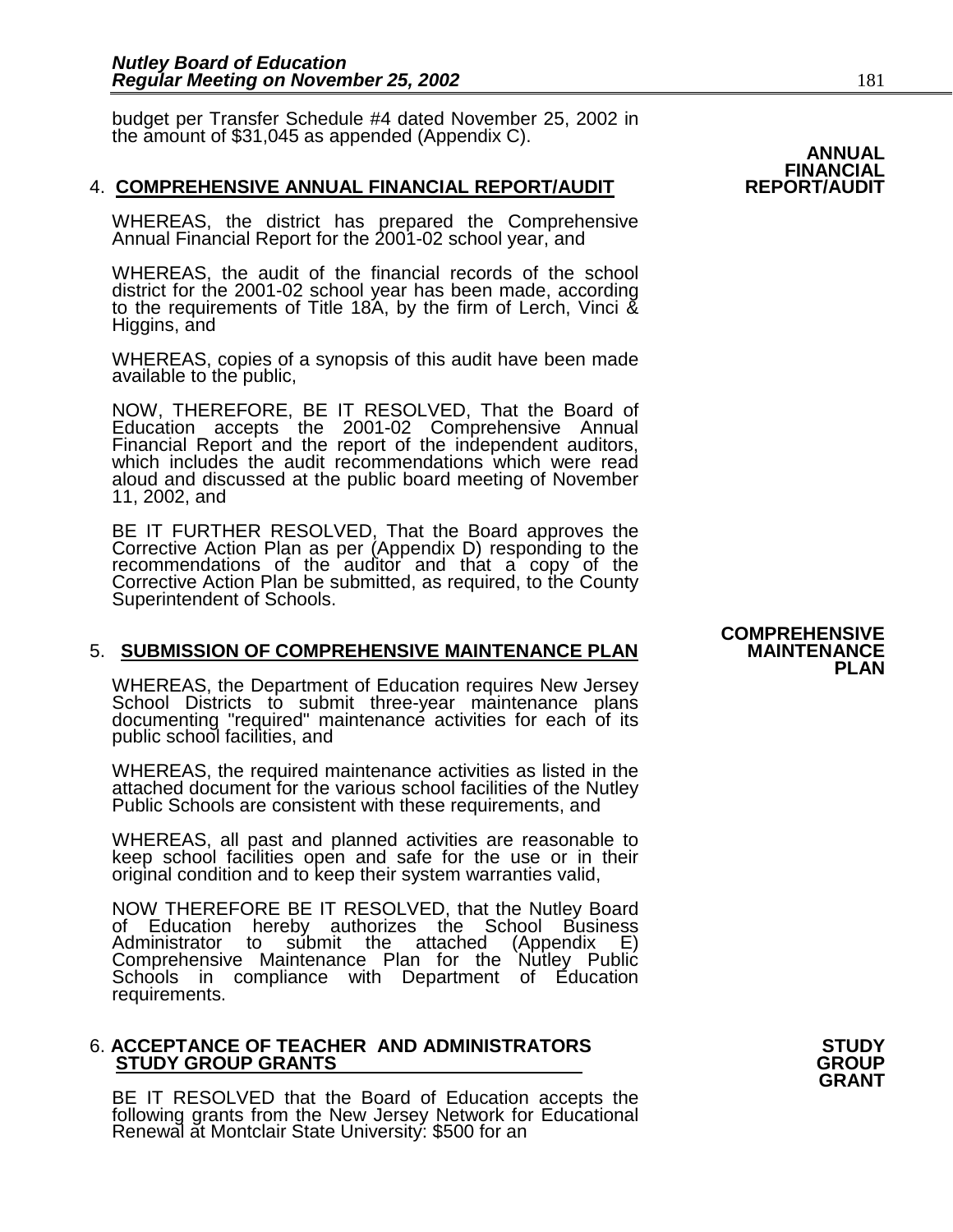Administrators Study Group on "Differentiated Learning" and \$500 for a Teacher Study Group on "Mathematics: Skills for the Twenty-First Century."

## 7. **ACCEPTANCE OF STUDY GROUP AND DODGE PROJECT DODGE GRANT PROJECT GRANT**

BE IT RESOLVED that the Board of Education accepts a grant of \$1,500 from the New Jersey Network for Educational Renewal at Montclair State University for a Study Group and<br>Dodge Teams. Dodge Teams. **APPROVE SUBMISSION** 

#### 8. **APPROVAL OF SUBMISSION OF APPLICATION FOR IDEA-B**  IDEA-B AND IDEA-B PRESCHOOL FOR CARRY-OVER **IDEA-B -** IDEA-B -<br>FUNDS - FY 2002 **FUNDS - FY 2002**

BE IT RESOLVED that the Board of Education approves submission of an application for carry-over funds for IDEA-B and IDEA-B Preschool for FY 2002.

#### 9. **APPROVAL OF SUBMISSION OF APPLICATION FOR IASA SUBMISSION CARRY-OVER FUNDS - FY 2002**

BE IT RESOLVED that the Board of Education approves submission of an application for carry-over funds for IASA for FY 2002.

#### 10. **APPROVAL OF SUBMISSION OF APPLICATION FOR APPLICATION CARRY-OVER FUNDS - CLASS SIZE REDUCTION FY 2002**

BE IT RESOLVED that the Board of Education approves submission of an application for carry-over funds for Class Size Reduction for FY 2002.

### **COMMITTEE REPORTS REPORTS**

Trustee Alamo <sup>-</sup> Policy Committee<br>Trustee Parisi - Ad Hoc Video Cor - Ad Hoc Video Committee President Cafone - Facilities Committee

#### **RECESS MEETING RECESS**

At 8:35 p.m. upon the suggestion of President Cafone, Trustee Alamo moved, Trustee Olivo seconded, and the Board unanimously approved by voice vote a motion to recess.

#### **RECONVENE MEETING RECONVENE**

At 8:45 p.m. Trustee Casale moved, Trustee Alamo seconded and the Board unanimously approved by voice vote a motion to reconvene the open public meeting.

**FUNDS** 

**APPROVE** 

**APPROVE REDUCTION** 

**COMMITTEE**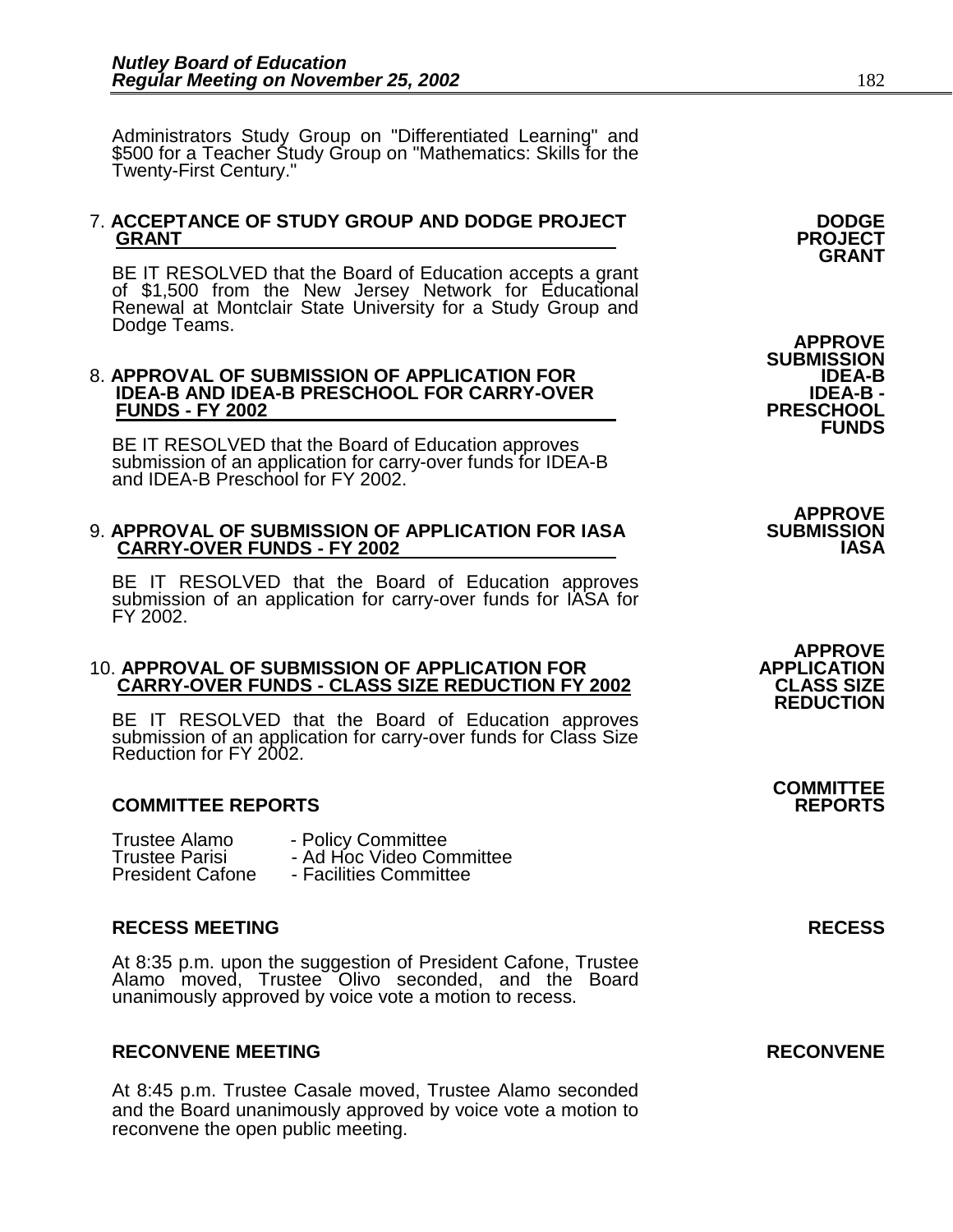#### **HEARING OF CITIZENS CITIZENS**

Resident Scott Lovejoy requested that the Board investigate and remedy the situation that the music theory class still does not have textbooks for that class.

Resident Sera Shuster asked questions about the Transfer Schedule, the status of the video taping of the Board meetings and the parking of the school district buses.

Several Residents living on E. Centre Street expressed their concerns regarding the traffic and the safety of the children who walk on E. Centre Street if the Board decides to park the school district buses at 113 E. Centre Street.

Resident Picciano expressed his support for the video taping of the Board meetings and asked questions regarding the suspension of high school football players and if there is a policy in place for students' behavior outside of school.

Resident Cory Strickland asked how he can arrange to book the Oval for lacrosse games.

President Cafone, Superintendent Serafino, Board Secretary Mallen and Trustee Alamo responded where appropriate. Hearing no further comments, President Cafone closed this portion of the meeting.

#### **OLD BUSINESS OLD BUSINESS**

Trustee Pelaia read a prepared statement again supporting his strong belief in video taping the Board meetings for public viewing.

Trustee Pelaia made a motion, seconded by Trustee Casale, stating the Nutley Board of Education will tape and cable cast its regular monthly meetings over Nutley's local access channel (No. 72) on a six-month experimental basis commencing with the meeting of December 16, 2002. The motion was approved with Trustees Alamo, Casale, Del Tufo, Parisi, Pelaia and Cafone voting aye, and Trustee Olivo voting no.

#### **NEW BUSINESS NEW BUSINESS**

Trustee Casale made a motion, seconded by Trustee Parisi, approving the softball trip to Walt Disney World with the changes mentioned in the code of conduct that the Superintendent will address. The motion was unanimously approved by roll call vote.

Trustee Parisi suggested that student representative Jonathan Orr be added to the Board's initial roll call sheet.

# **HEARING OF**